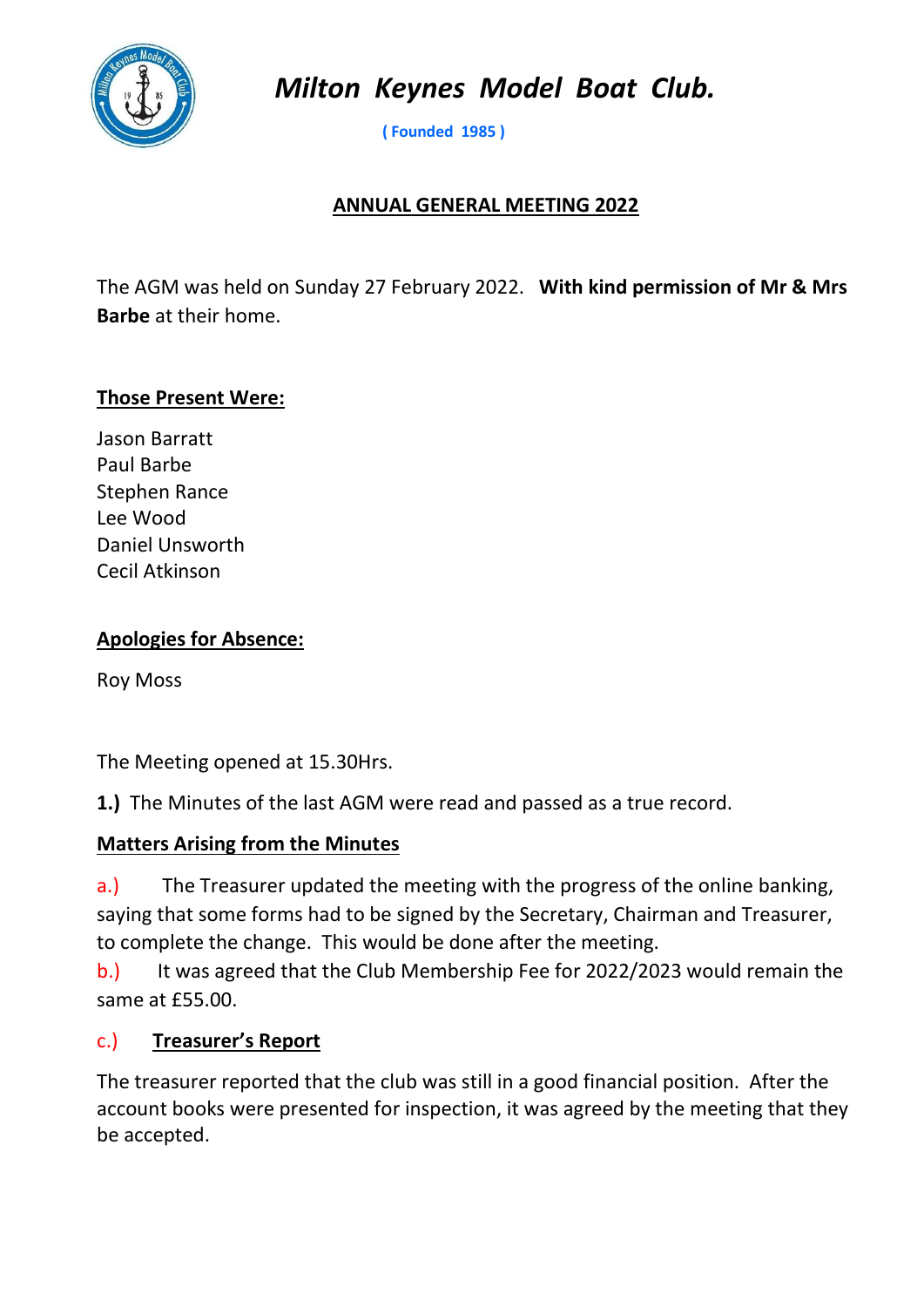# 2.) Election of Officers

a.) Chairman It was proposed by Jason Barratt and seconded by Daniel Unsworth that Paul Barbe be re-elected. It was passed unanimously. He accepted the position.

b.) Secretary It was Proposed by Lee Wood and seconded by Stephen Rance, that Cecil Atkinson be re-elected. It was passed unanimously. He accepted the position.

c.) Treasurer It was Proposed by Cecil Atkinson and seconded by Lee Wood, that Stephen Rance be re-elected. It was passed unanimously. He accepted the position.

## 3.) Any Other Business

a.) It was suggested that we have a club sticker that could be purchased and displayed on members tool boxes, or other equipment. Lee said that he knew of someone that produced stickers, so was going to find out the price.

b.) It was asked if a Member of the club could take a non–member to the lake allowing them to use the **member's boat.** After some discussion, it was agreed that they could, but the member MUST STAY with that person at all times as the member has ultimate responsibility and on NO ACCOUNT leave them on their own when sailing, as the member can only operate one boat at a time, only one boat belonging to that member would be allowed on the water at any given time. A member of the committee must be informed prior to the visit.

c.) The meeting was informed that the club rules regarding the safe keeping of flammable fuel and batteries has now been amended. This information can be found by going to the club website, click on Join Us, then click on rules. Go to rule 4, L and M.

d.) Also discussed was the requirement for each member to print off a hard copy of the club rules, sign and return them to the secretary prior to sailing this year, mainly to confirm they have read and understood them.

e.) It was also requested if the club could offer either a day or week visitor pass. This was voted against due to the cost of annual lake fees making it non-viable.

4.) The Secretary thanked all for attending the meeting. A special thanks to Mr. & Mrs Barbe for making us welcome at their home and providing the refreshments. A special thank you to Wendy for her wonderful and delicious cheese scones.